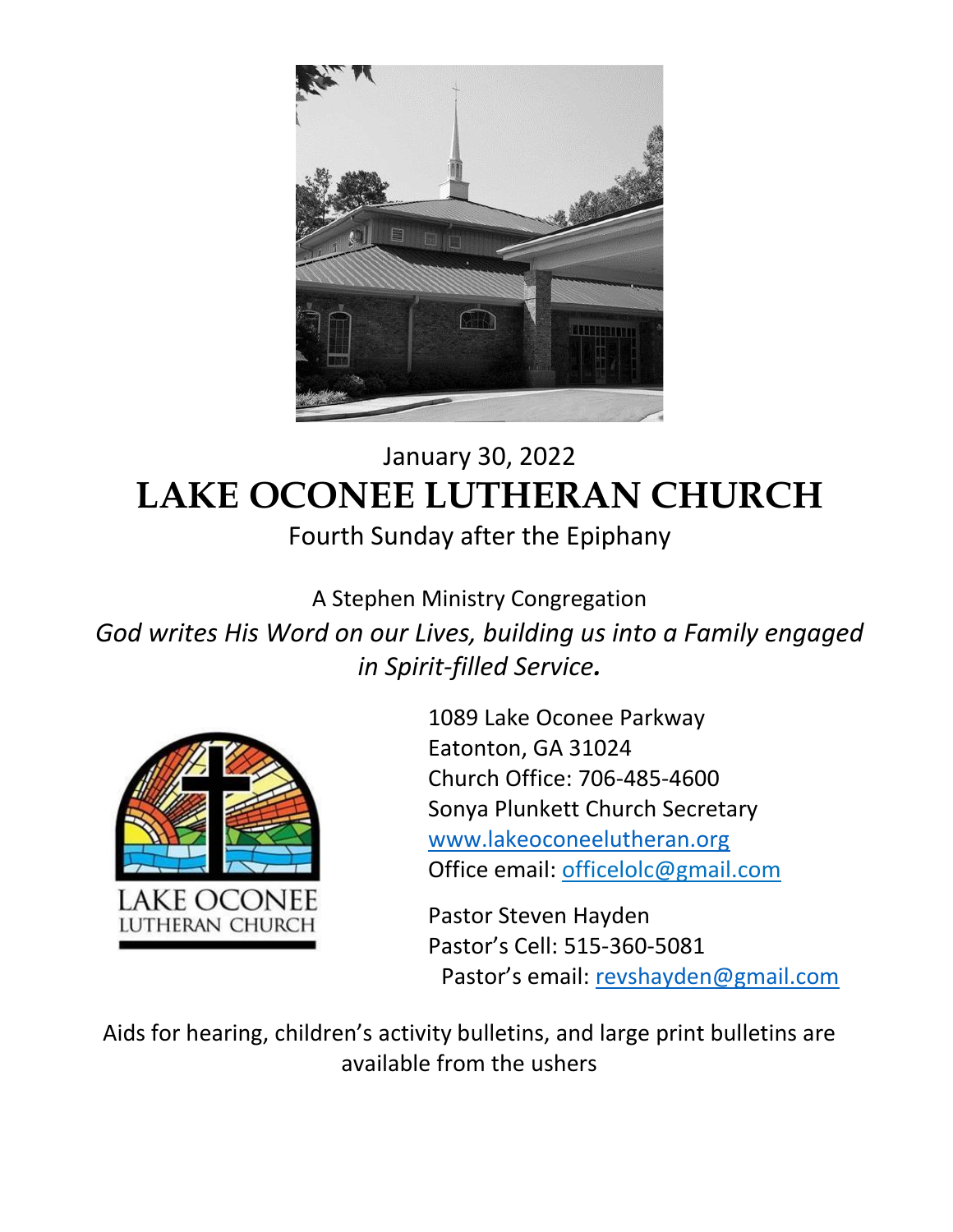

WE OFFER NURSERY & CHILDCARE *If you need childcare, please see one of the ushers and we will happily accommodate you.*

#### *In Preparation of Holy Communion*

*The Lord's Supper is celebrated at this congregation in the confession that, as He says, our Lord gives into our mouths not only bread and wine but His very body and blood to eat and to drink for the forgiveness of sins and to strengthen our union with Him and with one another. Our Lord invites to His table those who trust His words, repent of all sin, and set aside any refusal to forgive and love as He forgives and loves us.* 

*For further study, see Matthew 5:23f, 10:32f, 18:15-35, 26:26-29, 1 Cor. 11:17-34*

*We welcome to the Lord's Supper all Christians who are baptized, who have communed in a Christian church, and who share our understanding that, along with the bread and wine, we receive the very body and blood of our living Lord Jesus—for the strengthening of our faith and witness.*

*The glasses in the very center of each tray contain non-alcoholic wine for the use of those receiving communion who are unable to drink alcohol. Communicants may choose to receive the wine in an individual cup, from the Chalice (the Common Cup) or by immersing the wafer in the Chalice (also called intinction). It is very helpful to keep your empty glass visible so Pastor can see if you desire the Common Cup.*

*Children who do not commune are invited to come to the rail for a blessing. If you need communion brought to your seat, please let an usher know.*

#### *Before Communing*

**Dear Savior, at Your gracious invitation I come to Your table to eat and drink Your holy body and blood. Let me find favor in Your eyes to receive this holy Sacrament in faith for the salvation of my soul and to the glory of Your Holy Spirit that I may be ever watchful and live a true and godly life in Your service; through Jesus Christ, my Lord Amen**

> *Elder of the Month: Joe Peeples Scripture Reader: Kathie Kueven Communion Assistant: Dave Ringer Ushers: Don Menke & Jerry Campbell Coffee Fellowship: Peggy Uehlin & Marcia Elkins*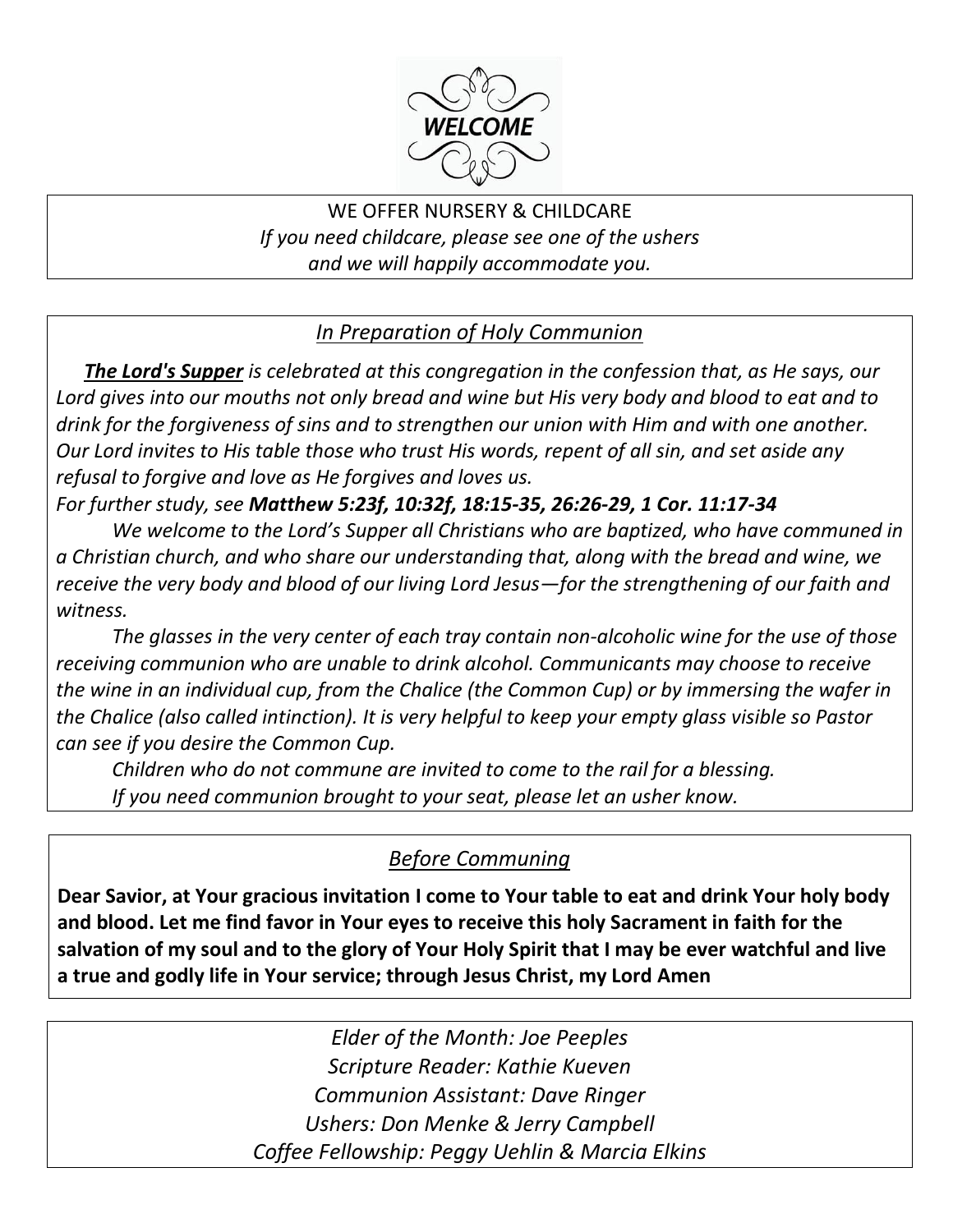*Pre-Service Music: This is time to turn our hearts & minds toward God in preparation of worship.*

#### **Instrumental Prelude Lev Ryabinin Welcome**

*Please Stand*

*(You are invited to wish those around you God's peace. Please remain standing for the invocation.)*

## **Invocation**

# **Confession and Absolution**

- P: If we say we have no sin, we deceive ourselves, and the truth is not in us.
- **C**: **But if we confess our sins, God, who is faithful and just, will forgive our sins and cleanse us from all unrighteousness.**

*Silence for reflection on God's Word and for self-examination.*

- P: Let us then confess our sins to God our Father.
- **C**: **Most merciful God, we confess that we are by nature sinful and unclean. We have sinned against You in thought, word, and deed, by what we have done and by what we have left undone. We have not loved You with our whole heart; we have not loved our neighbors as ourselves. We justly deserve Your present and eternal punishment. For the sake of Your Son, Jesus Christ, have mercy on us. Forgive us, renew us, and lead us, so that we may delight in Your will and walk in Your ways to the glory of Your holy name. Amen.**
- P: Almighty God in His mercy has given His Son to die for you and for His sake forgives you all your sins. As a called and ordained servant of Christ, and by His authority, I therefore forgive you all your sins in the name of the Father and of the Son and of the Holy Spirit.
- **C**: **Amen.**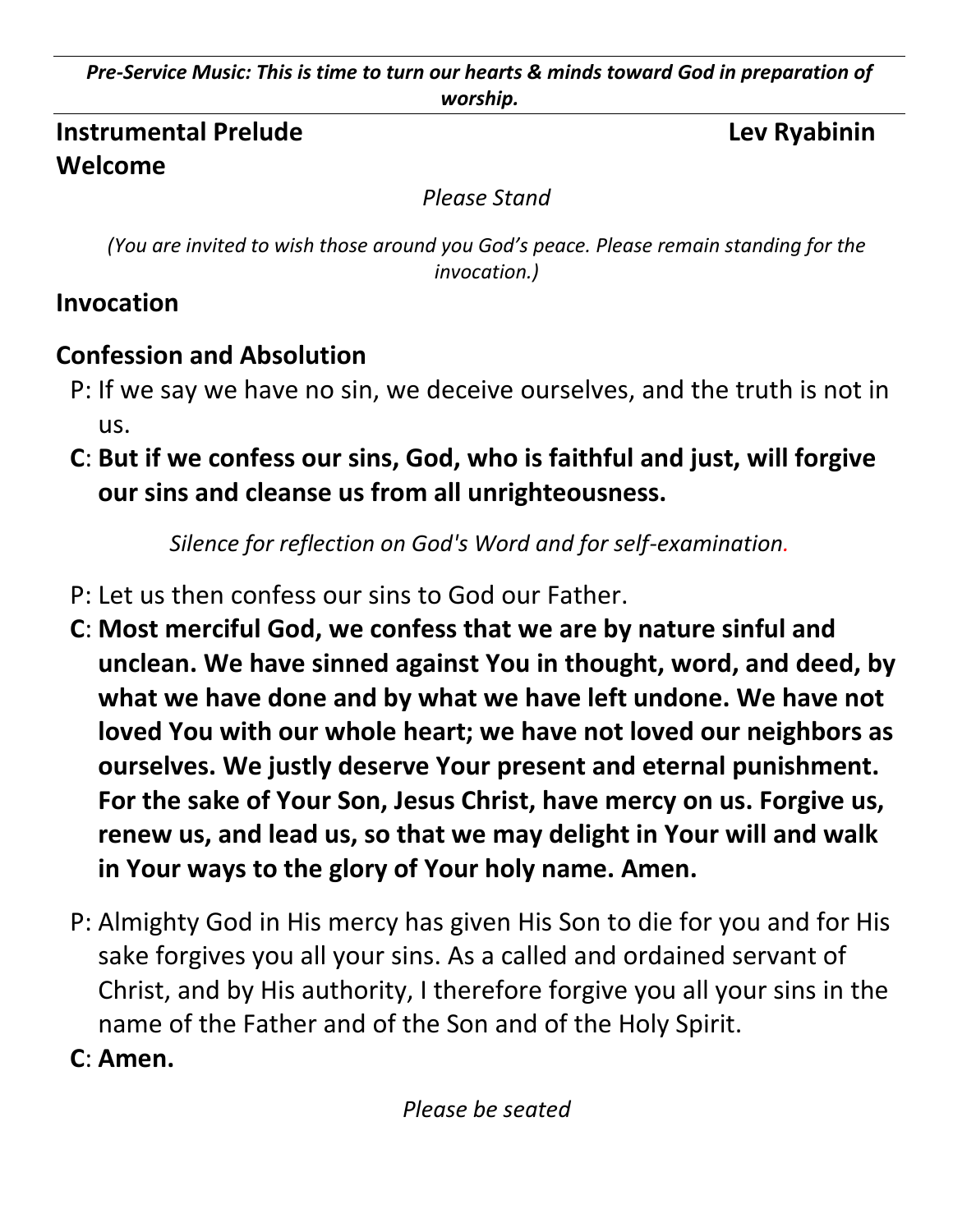#### **Congregational Hymn # 535**



© 1997 GIA Publications, Inc. Used by permission: LSB Hymn License .NET, no. 100010599. Public domain

# **Prayer of the Day**

P: The Lord be with you.

#### **C: And also with you.**

P: Almighty God, You know we live in the midst of so many dangers that in our frailty we cannot stand upright. Grant strength and protection to support us in all dangers and carry us through all temptations; through Jesus Christ, Your Son, our Lord, who lives and reigns with You and the Holy Spirit, one God, now and forever.

#### **C: Amen.**

#### **The First Lesson: Jeremiah 1:4-10**

R: <sup>4</sup>Now the word of the Lord came to me, saying,<sup>5</sup> "Before I formed you in the womb I knew you, and before you were born I consecrated you; I appointed you a prophet to the nations."<sup>6</sup>Then I said, "Ah, Lord GOD! Behold, I do not know how to speak, for I am only a youth." <sup>7</sup>But the LORD said to me, "Do not say, 'I am only a youth'; for to all to whom I send you, you shall go, and whatever I command you, you shall speak. <sup>8</sup>Do not be afraid of them, for I am with you to deliver you, declares the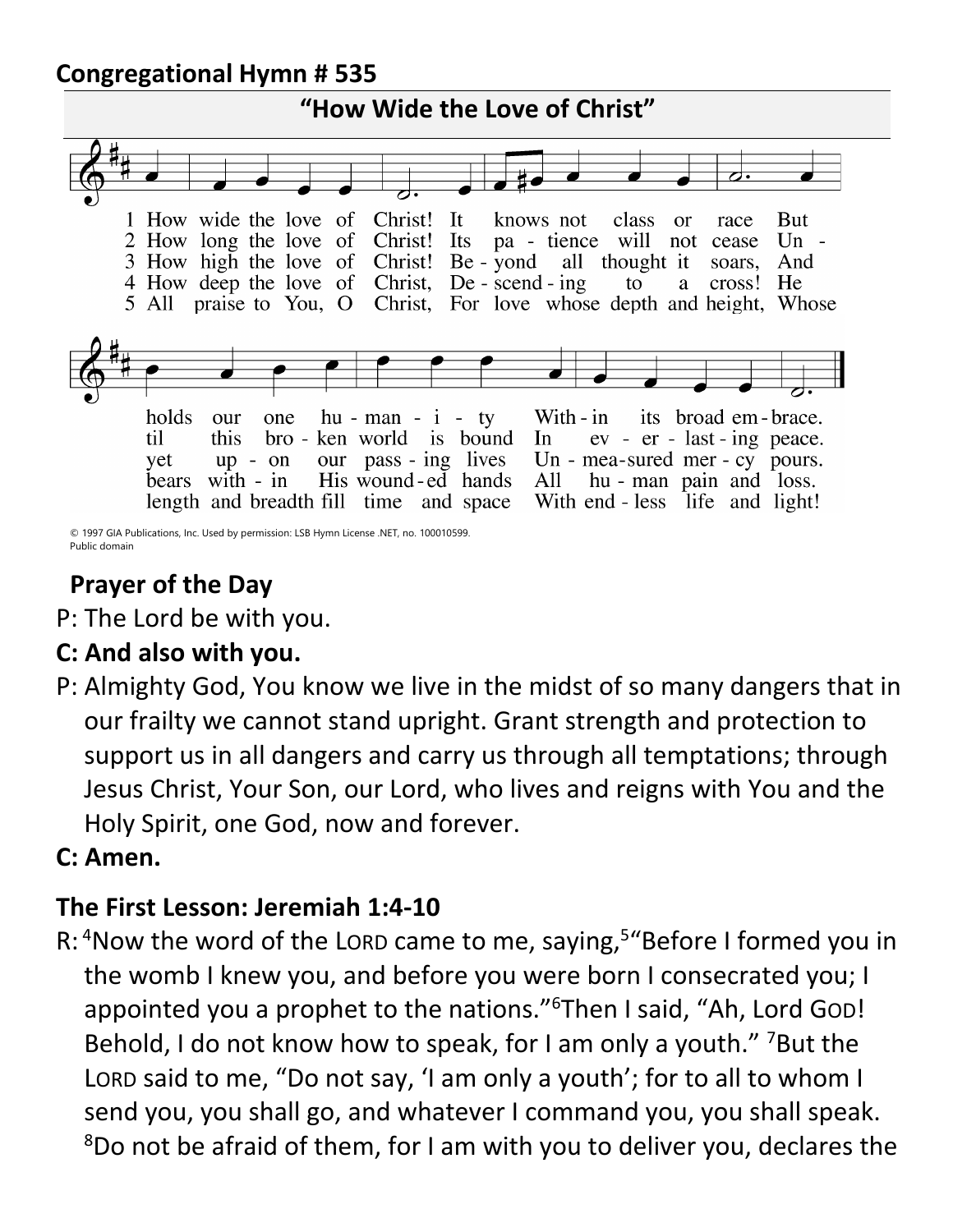LORD." <sup>9</sup>Then the LORD put out his hand and touched my mouth. And the LORD said to me, "Behold, I have put my words in your mouth.  $^{10}$ See, I have set you this day over nations and over kingdoms, to pluck up and to break down, to destroy and to overthrow, to build and to plant."

R: This is the word of the Lord

# **C: Thanks be to God**

# **The Epistle Lesson: 1 Corinthians 12:31b-13:13**

- $R:31$ But earnestly desire the higher gifts. And I will show you a still more excellent way. <sup>1</sup>If I speak in the tongues of men and of angels, but have not love, I am a noisy gong or a clanging cymbal. <sup>2</sup>And if I have prophetic powers, and understand all mysteries and all knowledge, and if I have all faith, so as to remove mountains, but have not love, I am nothing. <sup>3</sup>If I give away all I have, and if I deliver up my body to be burned, but have not love, I gain nothing. <sup>4</sup> Love is patient and kind; love does not envy or boast; it is not arrogant <sup>5</sup>or rude. It does not insist on its own way; it is not irritable or resentful; <sup>6</sup>it does not rejoice at wrongdoing, but rejoices with the truth. <sup>7</sup> Love bears all things, believes all things, hopes all things, endures all things. <sup>8</sup> Love never ends. As for prophecies, they will pass away; as for tongues, they will cease; as for knowledge, it will pass away.  $9$ For we know in part and we prophesy in part,  $^{10}$ but when the perfect comes, the partial will pass away.  $^{11}$ When I was a child, I spoke like a child, I thought like a child, I reasoned like a child. When I became a man, I gave up childish ways.  $^{12}$ For now we see in a mirror dimly, but then face to face. Now I know in part; then I shall know fully, even as I have been fully known.  $13$ So now faith, hope, and love abide, these three; but the greatest of these is love.
- R: This is the word of the Lord
- **C: Thanks be to God**

*Please Stand*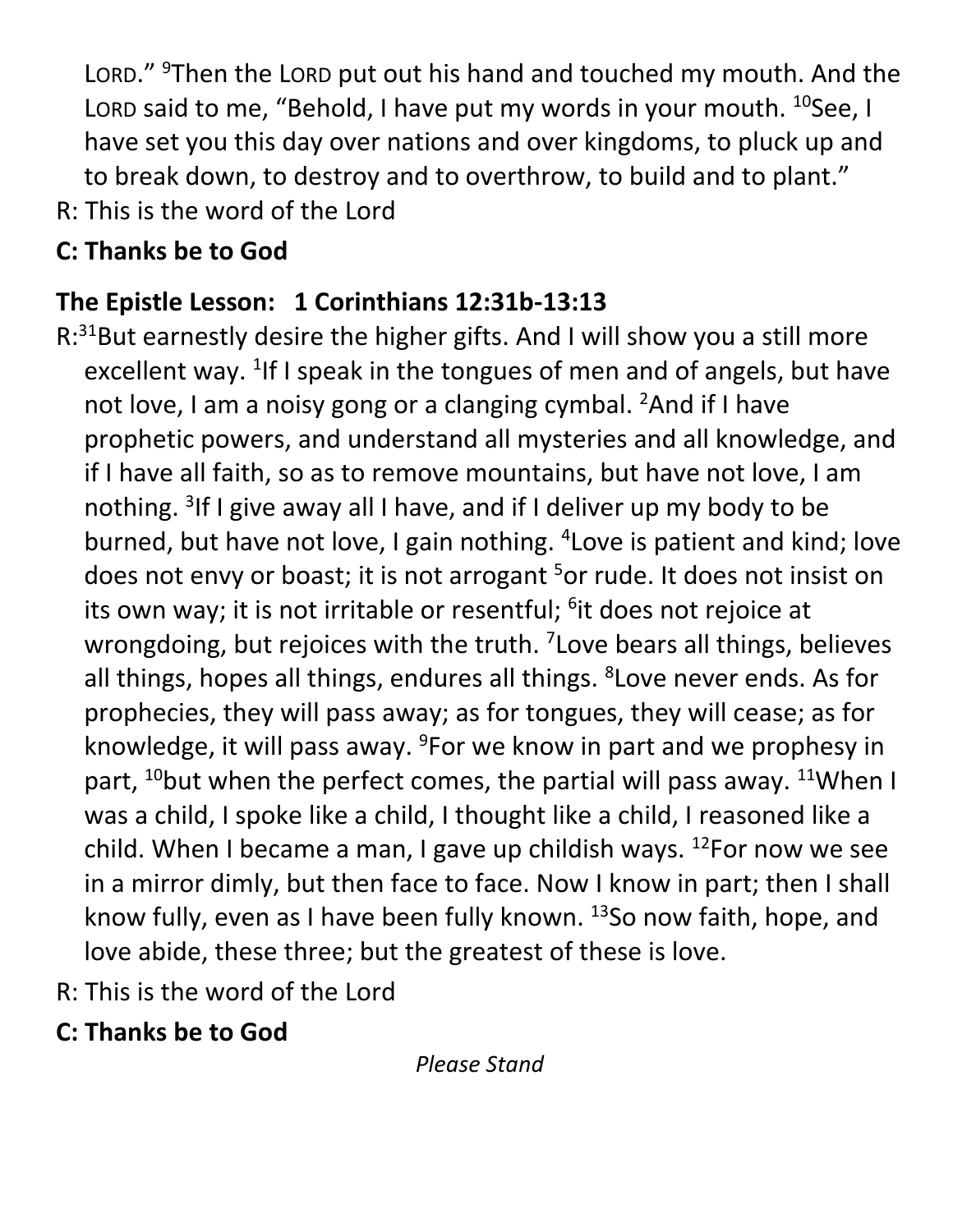#### **Common Alleluia and Verse**



#### **Holy Gospel: Luke 4:31–44**

R: The Holy Gospel according to St Luke chapter 4

#### **C**: **Glory to You, O Lord.**

R: <sup>31</sup> And he went down to Capernaum, a city of Galilee. And he was teaching them on the Sabbath, <sup>32</sup>and they were astonished at his teaching, for his word possessed authority. <sup>33</sup>And in the synagogue there was a man who had the spirit of an unclean demon, and he cried out with a loud voice, <sup>34</sup> Ha! What have you to do with us, Jesus of Nazareth? Have you come to destroy us? I know who you are—the Holy One of God." <sup>35</sup>But Jesus rebuked him, saying, "Be silent and come out of him!" And when the demon had thrown him down in their midst, he came out of him, having done him no harm.  $36$ And they were all amazed and said to one another, "What is this word? For with authority and power he commands the unclean spirits, and they come out!" <sup>37</sup>And reports about him went out into every place in the surrounding region. <sup>38</sup>And he arose and left the synagogue and entered Simon's house. Now Simon's mother-in-law was ill with a high fever, and they appealed to him on her behalf. <sup>39</sup>And he stood over her and rebuked the fever, and it left her, and immediately she rose and began to serve them. <sup>40</sup>Now when the sun was setting, all those who had any who were sick with various diseases brought them to him, and he laid his hands on every one of them and healed them. <sup>41</sup>And demons also came out of many, crying, "You are the Son of God!" But he rebuked them and would not allow them to speak, because they knew that he was the Christ. <sup>42</sup>And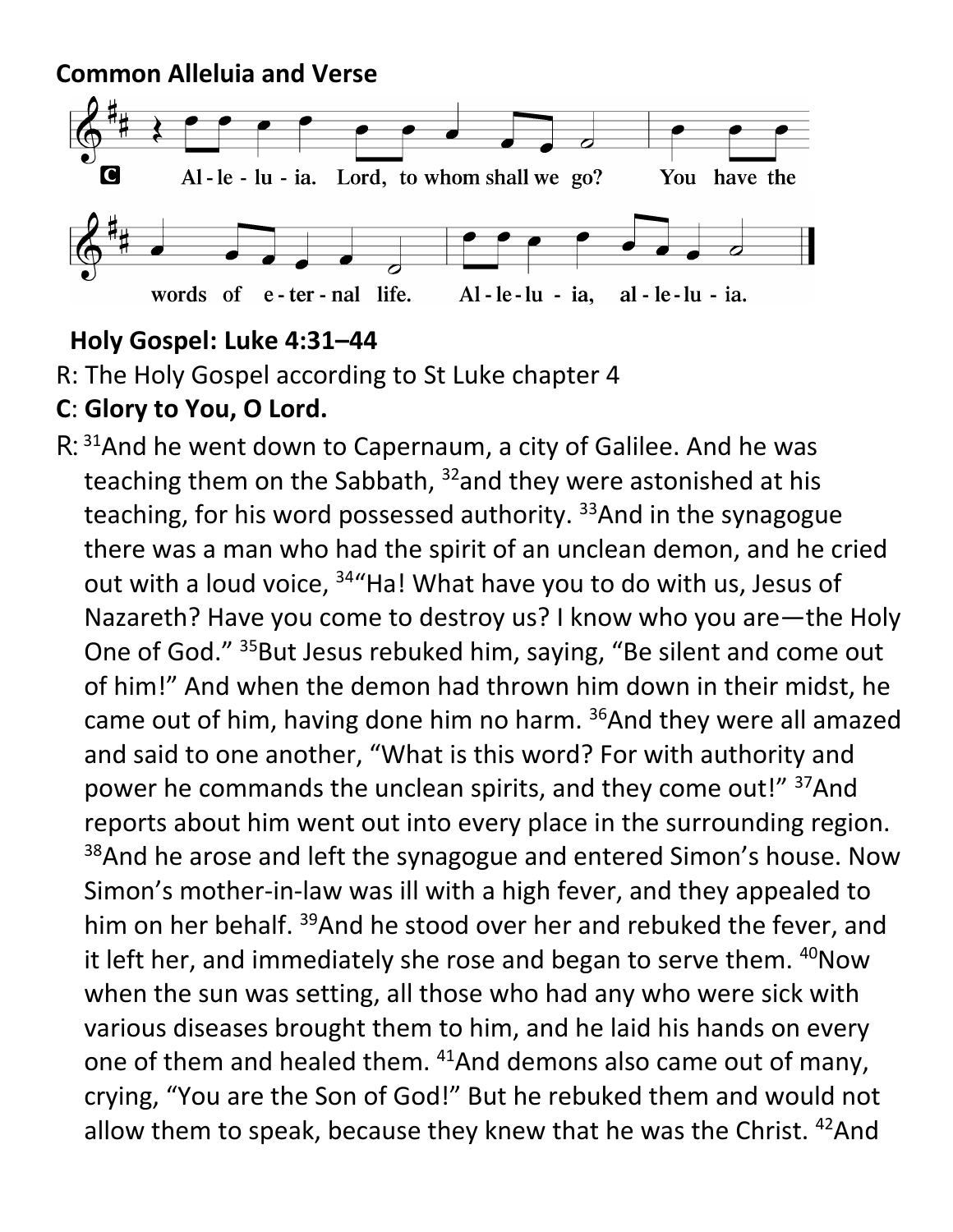when it was day, he departed and went into a desolate place. And the people sought him and came to him, and would have kept him from leaving them, <sup>43</sup>but he said to them, "I must preach the good news of the kingdom of God to the other towns as well; for I was sent for this purpose." <sup>44</sup>And he was preaching in the synagogues of Judea.

R: This is the word of the Lord

#### **C: Praise to You, O Christ.**

*Please be seated*

#### **Sermon Hymn # 842**

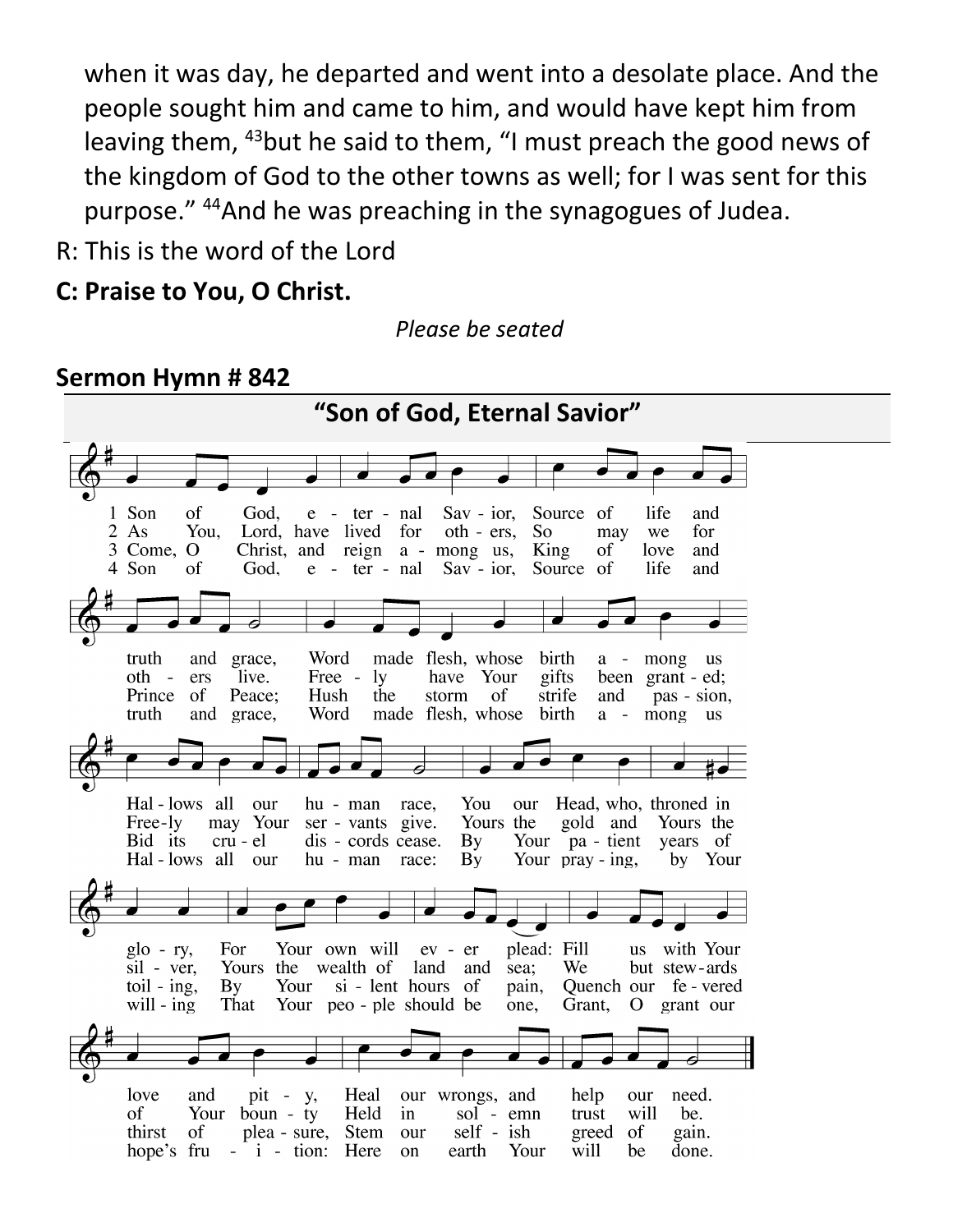#### *Please Stand*

#### **Nicene Creed**

**C: I believe in one God, the Father Almighty, maker of heaven and earth and of all things visible and invisible.** 

**And in one Lord Jesus Christ, the only-begotten Son of God, begotten of His Father before all worlds, God of God, Light of Light, very God of very God, begotten, not made, being of one substance with the Father, by whom all things were made; who for us men and for our salvation came down from heaven and was incarnate by the Holy Spirit of the virgin Mary and was made man; and was crucified also for us under Pontius Pilate. He suffered and was buried. And the third day He rose again according to the Scriptures and ascended into heaven and sits at the right hand of the Father. And He will come again with glory to judge both the living and the dead, whose kingdom will have no end.**

**And I believe in the Holy Spirit, the Lord and giver of life, who proceeds from the Father and the Son, who with the Father and the Son together is worshiped and glorified, who spoke by the prophets. And I believe in one holy Christian and apostolic Church, I acknowledge one Baptism for the remission of sins, and I look for the resurrection of the dead and the life of the world to come. Amen.**

#### **The Offering**

*To Our Guests: We do not charge for any of our services. All our services, programs, and expenses are freely supported by the gifts and offerings of our members. As our guests, you have not been invited for what you can give, but for what God can give you. The Offering is collected at the door when you enter.*

#### **The Installation of Congregational Officers**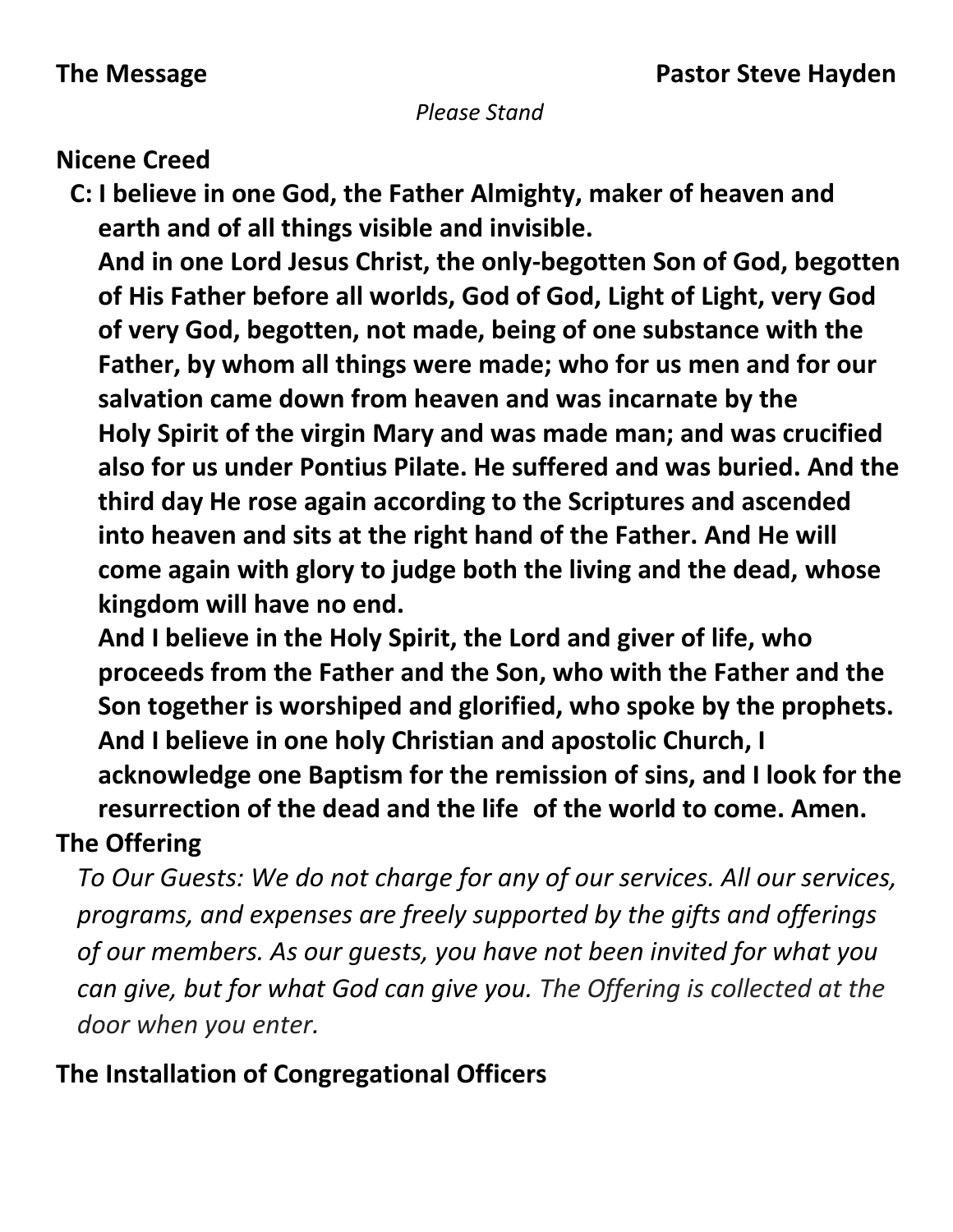## **Prayer of the Church**

*\* (After the pastor ends each petition with, "Lord in Your Mercy, the congregation responds with, "Hear our prayer.")*

#### **Lord's Prayer**

- P: Lord, remember us in Your kingdom and teach us to pray:
- **C: Our Father who art in heaven, hallowed be Thy name, Thy kingdom come, Thy will be done on earth as it is in heaven; give us this day our daily bread; and forgive us our trespasses as we forgive those who trespass against us; and lead us not into temptation, but deliver us from evil. For Thine is the kingdom and the power and the glory forever and ever. Amen.**

# **The Sacrament of Holy Communion**

## **Preface**

- P: The Lord be with you.
- **C: And also with you.**
- P: Lift up your hearts.
- **C: We lift them to the Lord.**
- P: Let us give thanks to the Lord our God.
- **C: It is right to give Him thanks and praise.**

#### **Proper Preface**

It is truly good, right, and salutary that we should at all times and in all places give thanks to You, holy Lord, almighty Father, everlasting God, through Jesus Christ, our Lord, who on this day overcame death and the grave and by His glorious resurrection opened to us the way of everlasting life. Therefore with angels and archangels and with all the company of heaven we laud and magnify Your glorious name, evermore praising You and saying: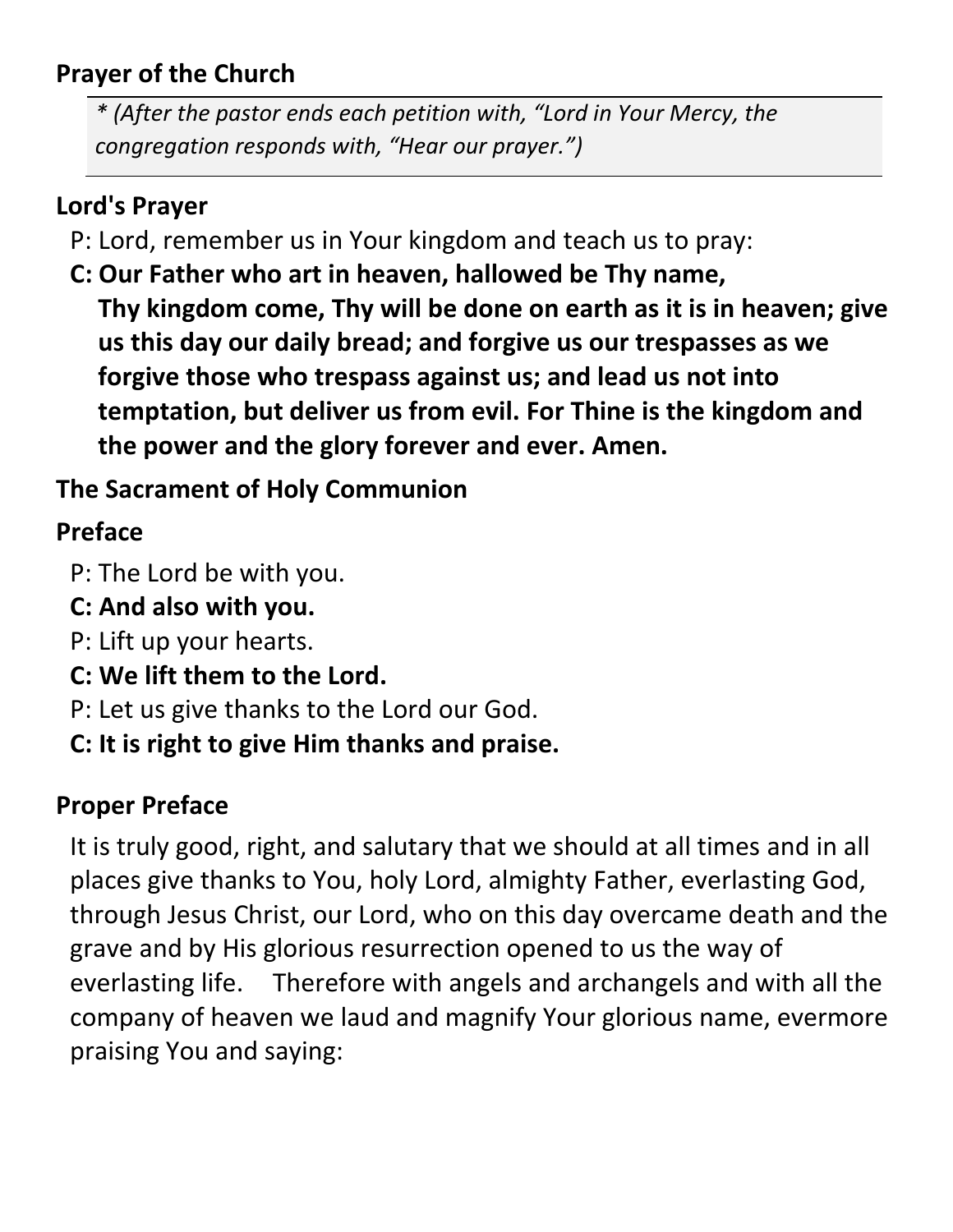**Sanctus**



#### **Prayer of Thanksgiving**

**P:** Blessed are You, Lord of heaven and earth, for You have had mercy on those whom You created and sent Your only-begotten Son into our flesh to bear our sin and be our Savior. With repentant joy we receive the salvation accomplished for us by the all-availing sacrifice of His body and His blood on the cross.

Gathered in the name and the remembrance of Jesus, we beg You, O Lord, to forgive, renew, and strengthen us with Your Word and Spirit. Grant us faithfully to eat His body and drink His blood as He bids us do in His own testament. Gather us together, we pray, from the ends of the earth to celebrate with all the faithful the marriage feast of the Lamb in His kingdom, which has no end. Graciously receive our prayers; deliver and preserve us. To You alone, O Father, be all glory, honor, and worship, with the Son and the Holy Spirit, one God, now and forever.

C: **Amen.**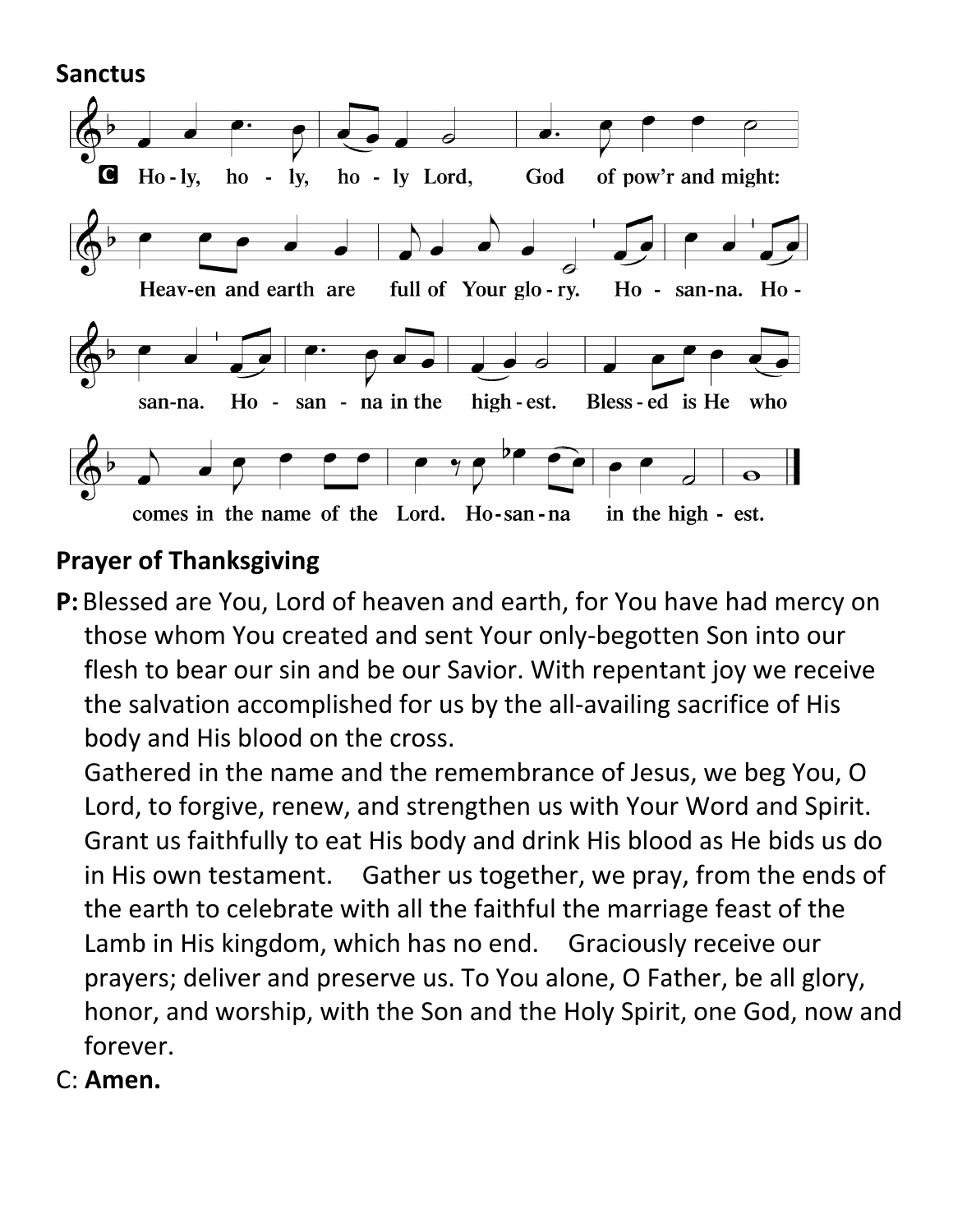### **The Words of Our Lord**

P: Our Lord Jesus Christ, on the night when He was betrayed, took bread, and when He had given thanks, He broke it and gave it to the disciples and said: "Take, eat; this is My body, which is given for you. This do in remembrance of Me."

In the same way also He took the cup after supper, and when He had given thanks, He gave it to them, saying: "Drink of it, all of you; this cup is the new testament in My blood, which is shed for you for the forgiveness of sins. This do, as often as you drink it, in remembrance of Me."

## **Proclamation of Christ**

P: As often as we eat this bread and drink this cup, we proclaim the Lord's death until He comes.

C: **Amen. Come, Lord Jesus.**

```
You may be seated
```
## **Pax Domini**

- P: The peace of the Lord be with you always.
- C: **Amen.**

# **Agnus Dei**

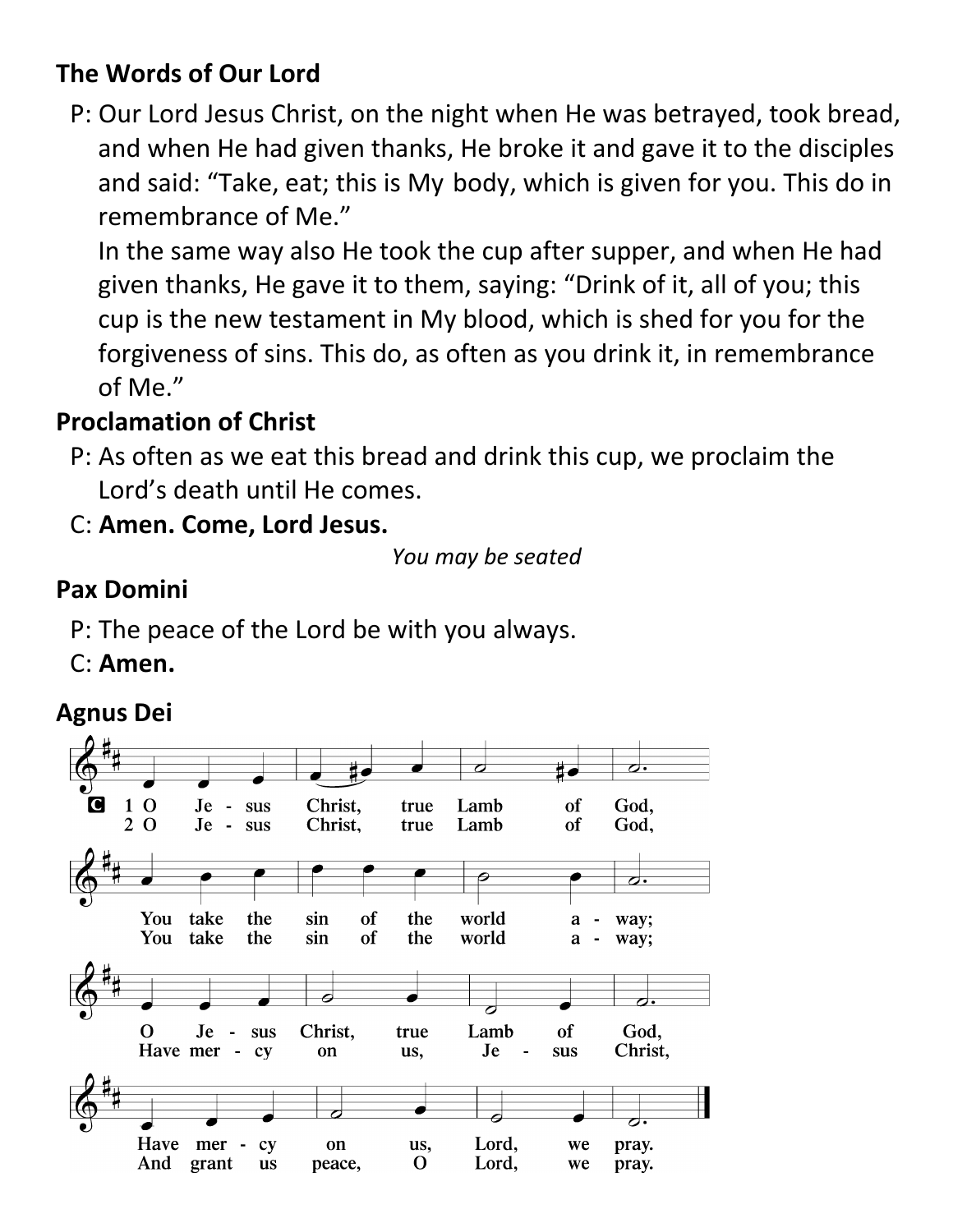#### **The Distribution Communion Hymn # 544**



- <sup>6</sup> For us He rose from death again; For us He went on high to reign; For us He sent His Spirit here To guide, to strengthen, and to cheer.
- <sup>7</sup> All glory to our Lord and God For love so deep, so high, so broad; The Trinity whom we adore Forever and forevermore.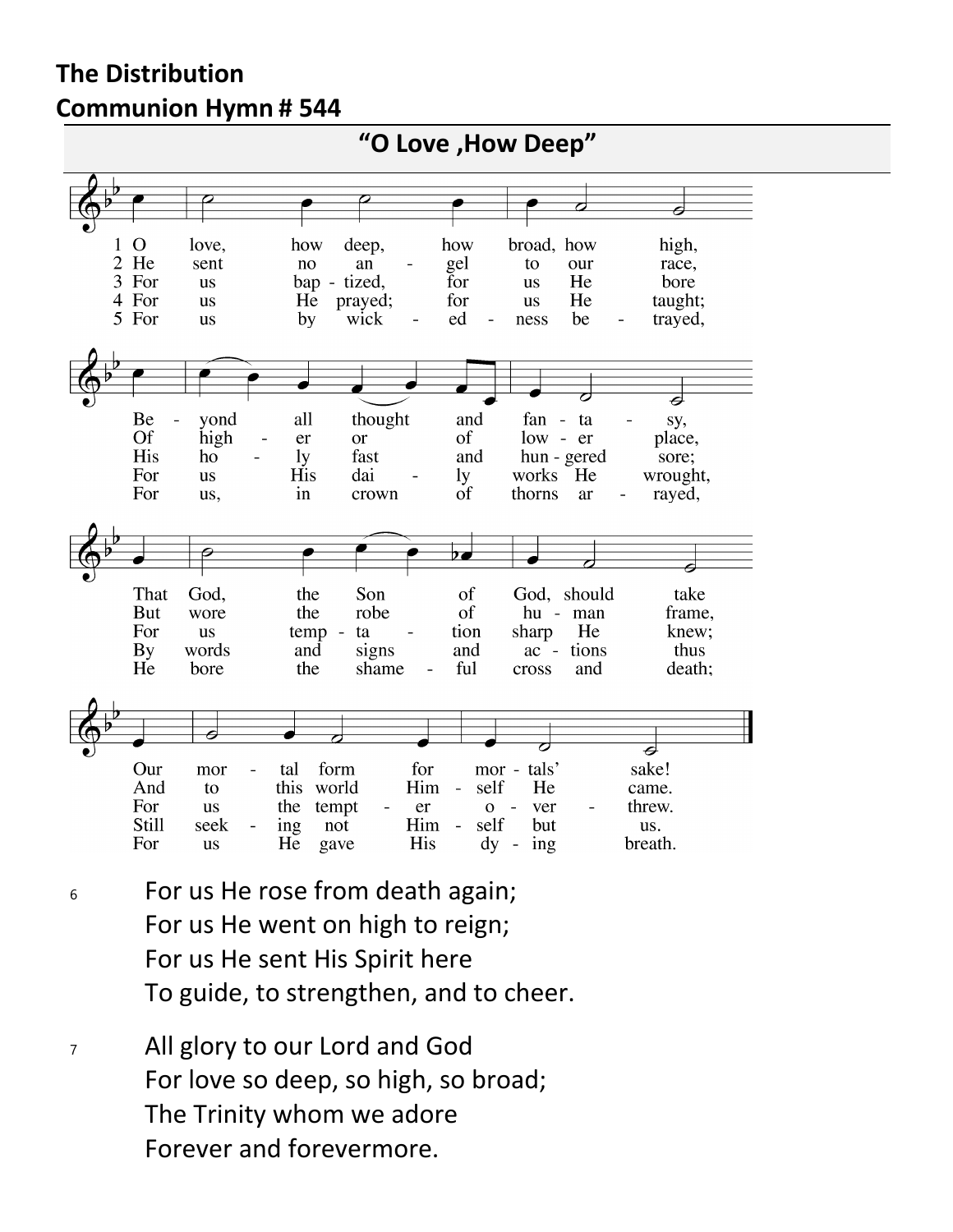#### **Post-Communion Collect**

P: Let us pray.

We give thanks to You, almighty God, that You have refreshed us through this salutary gift, and we implore You that of Your mercy You would strengthen us through the same in faith toward You and fervent love toward one another; through Jesus Christ, Your Son, our Lord, who lives and reigns with You and the Holy Spirit, one God, now and forever.

#### **C: Amen**

## **Benediction**

P: The Lord bless you and keep you.

The Lord make His face shine on you and be gracious to you.

The Lord look upon you with favor and  $\pm$  give you peace.

# **C: Amen.**

#### **Congregational Hymn # 722**

**"Lord, Take My Hand and Lead Me"**1 Lord, take my hand and lead  $Up - on$ life's me way; 2 Lord, when the tem-pest  $\bf{I}$ need not fear, ra ges, 3 Lord, when the shad-ows length en And night has come,  $Di - rect$ , pro - tect, and feed me From day day. to For You, the Rock of  $\mathbf{A}$ Are al - ways near. ges, know that You will strength I  $\Box$ en My steps toward home.  $\overline{\bm{c}}$ With - out Your grace and fa I  $g_{0}$ stray;  $\overline{a}$ vor a Close by Your side  $a - bid$  $\overline{\phantom{a}}$ ing,  $\bf{I}$ fear no foe, Then noth - ing im - pede me,  $\overline{O}$ bless ed Friend: can Sav - ior, lead So take my hand,  $\overline{O}$ And the way. For when Your hand is guid - ing, In peace  $\bf{I}$ go. So take my hand and lead  $Un$ the end. me to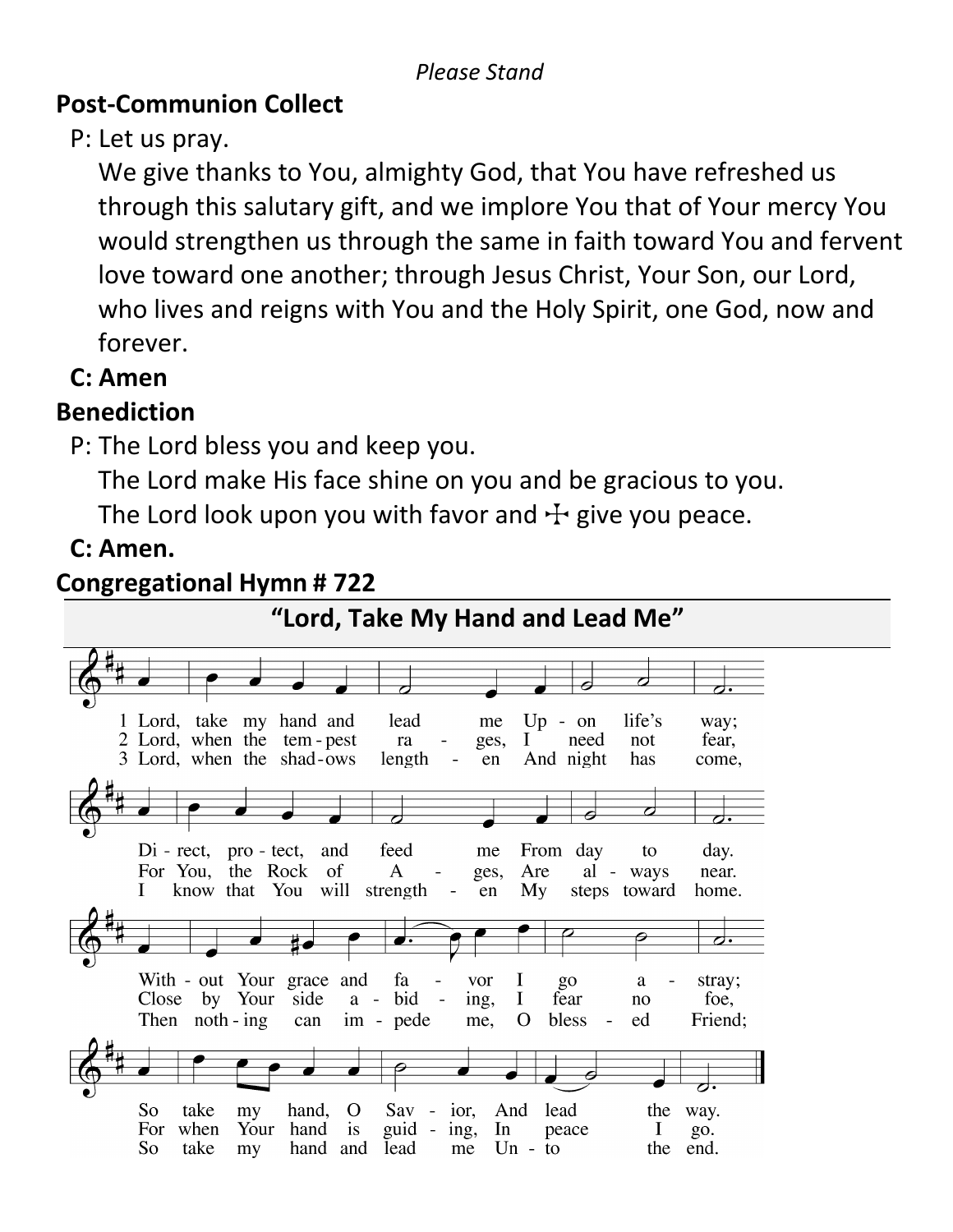#### **Announcements**

#### **The Dismissal**

- P: Go in Peace, Serve the Lord!
- **C**: **Thanks be to God!**

| $\ddagger$              | <b>Post-service Music</b>                                                                                                                                                | $\ddagger$       |
|-------------------------|--------------------------------------------------------------------------------------------------------------------------------------------------------------------------|------------------|
|                         | GOD'S BLESSINGS to all those celebrating birthdays this week:                                                                                                            |                  |
| January 30<br>$\bullet$ | Jaye McCrea                                                                                                                                                              |                  |
| January 30              | <b>Margaret Ringer</b>                                                                                                                                                   |                  |
| January 30              | Dick Schneider                                                                                                                                                           |                  |
| January 31              | <b>Greg Hardesty</b>                                                                                                                                                     |                  |
| February 3              | Carol Campbell                                                                                                                                                           |                  |
| February 3              | Kayleen Ringer                                                                                                                                                           |                  |
| and anniversaries:      |                                                                                                                                                                          |                  |
| • February 4            | Joyce & Harold Huston<br>Best wishes!                                                                                                                                    |                  |
|                         | <b>WEEKLY CALENDAR</b>                                                                                                                                                   |                  |
| Tuesday                 | Women's Bible Study                                                                                                                                                      | 10 <sub>am</sub> |
| Tuesday                 | <b>Quilters Guild</b>                                                                                                                                                    | 9 am             |
| Wednesday               | <b>Zoom Bible Class</b>                                                                                                                                                  | $10:30$ am       |
| Saturday                | <b>Episcopal Worship Service</b>                                                                                                                                         | 5 pm             |
| Sunday                  | <b>Adult Bible School</b>                                                                                                                                                | 9 am             |
| Sunday                  | <b>Choir Rehearsal</b>                                                                                                                                                   | 9 am             |
| Sunday                  | <b>Worship Service</b>                                                                                                                                                   | 10:30 am         |
| Sunday                  | Elders meeting                                                                                                                                                           | After Worship    |
|                         | Sunday Morning Bible Class The Book of Esther is a wonderful, true story of God<br>watching over His people and delivering them from certain death. It tells the tale of |                  |

the young, beautiful Jewish girl, who by God's gracious providence became queen of Persia. With Mordecai, her protective and loving cousin, Esther saves her people by exposing a cruel plot to exterminate the Jews remaining in Persia, who chose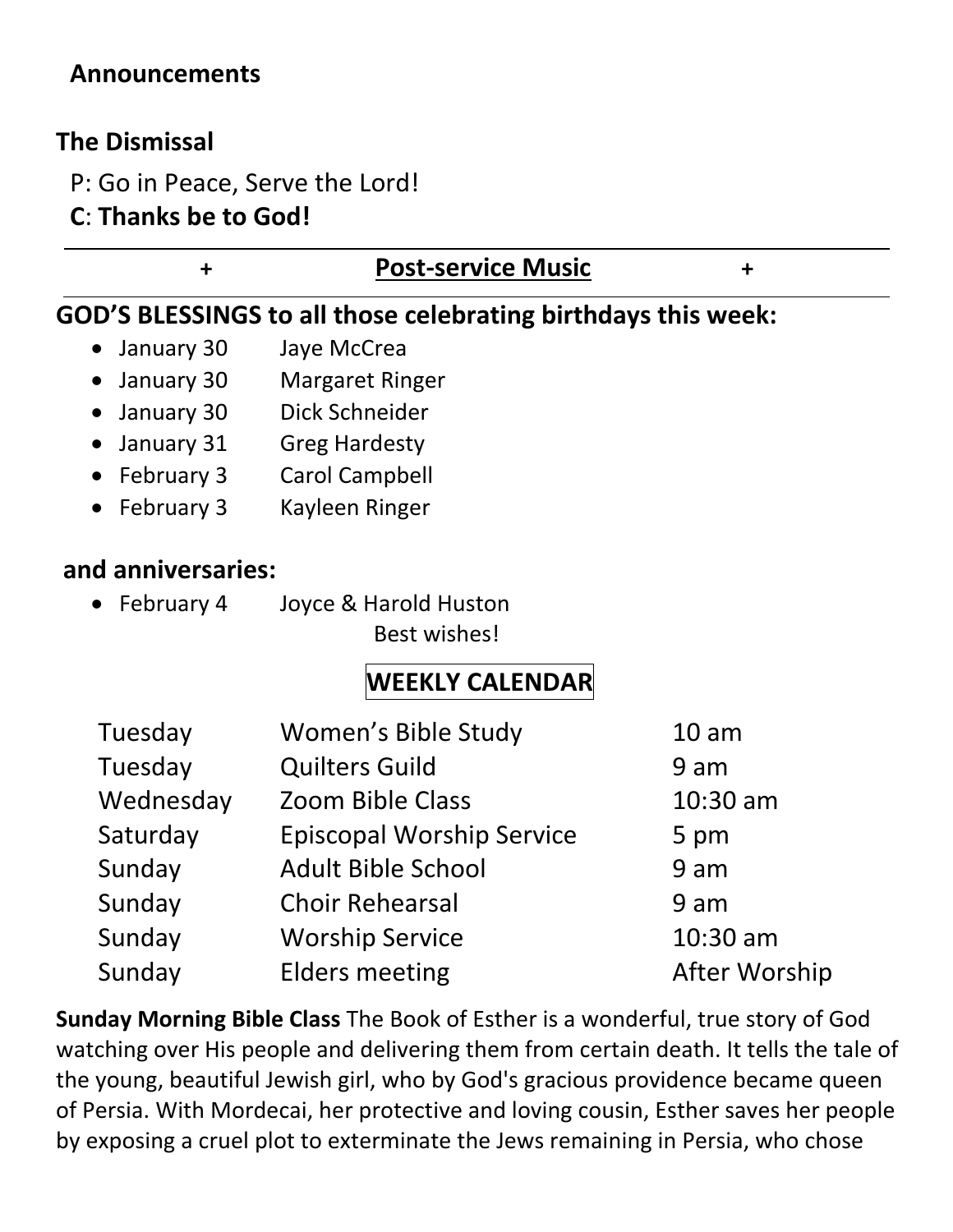not to return to the Promised Land. Although God is never mentioned in the book, He is not hard to find in the many "coincidences," ironic twists, and reversals recorded therein. Some interpreters have gone so far as to say that God, even in His apparent absence, is the book's main character. Working behind the scenes, God inspires faith in His gracious promises and enables His children to accomplish extraordinary things on behalf of their neighbor. The Book of Esther is a powerful reminder that God is faithful to His promises and raises up deliverers for His people. Join us every **Sunday morning at 9 am**, either in person in the Sanctuary or live-streamed on Facebook, for Esther, For Such a Time as This.

**Wednesday Zoom Bible Class** A psalm is a song or poem distinguished by its devotional character and deep piety. It is the faith of the Old Testament set to music, a poem springing from an encounter with God. It is worship literature. The book of Psalms, as we know it, was not made-it grew, just as our hymnals were not made but grew as person after person through the centuries expressed deep spiritual experiences in poetic form. Christ loved the psalms. Raised as a Jewish boy, He was nourished on the psalms of His people. The psalms were read and sung in His home. He heard them in the synagogue. Later, at His Baptism, His vocation as Messiah was affirmed with Ps. 2:7, "You are My Son." In the night in which He was betrayed, after Jesus instituted the Last Supper, He and the eleven sang a hymn before going to the Mount of Olives (Matt. 26:30). On the cross, when His agony was greatest, Jesus used the words of David (Ps. 22:1) to express the horror of forsakenness. On Easter evening, when Jesus startled the eleven by His sudden appearance, He declared that everything written about Him in the psalms must be fulfilled (Luke 24:44). Most people who know anything about the Bible know a few "literary gems" from the Psalms. But if you are not satisfied with a few oft-quoted verses, then come to a full banquet. You are invited to sit down at the table and enjoy the spiritual food found in the Psalms. Real people, who had real problems and joys, wrote the Psalms. Just as God spoke to the writers of the Psalms, so He speaks to you today. **Join us Wednesday mornings at 10:30 am on Zoom** for our Bible study on the Book of Psalms – Conversations with God.

**Women's Bible Study** Sip, Savor, and Drink Deeply: Receive God's Overflowing Gifts, from best-selling author Deb Burma, is a celebration of the camaraderie, companionship, and comfort found in getting coffee with a friend. It's about more than just the warm beverage; it's about spending quality time together. This Bible study is designed to draw women closer to their Savior. Each session is based off a coffee-themed item, such as latte, java, or mocha, and contains a coffee shop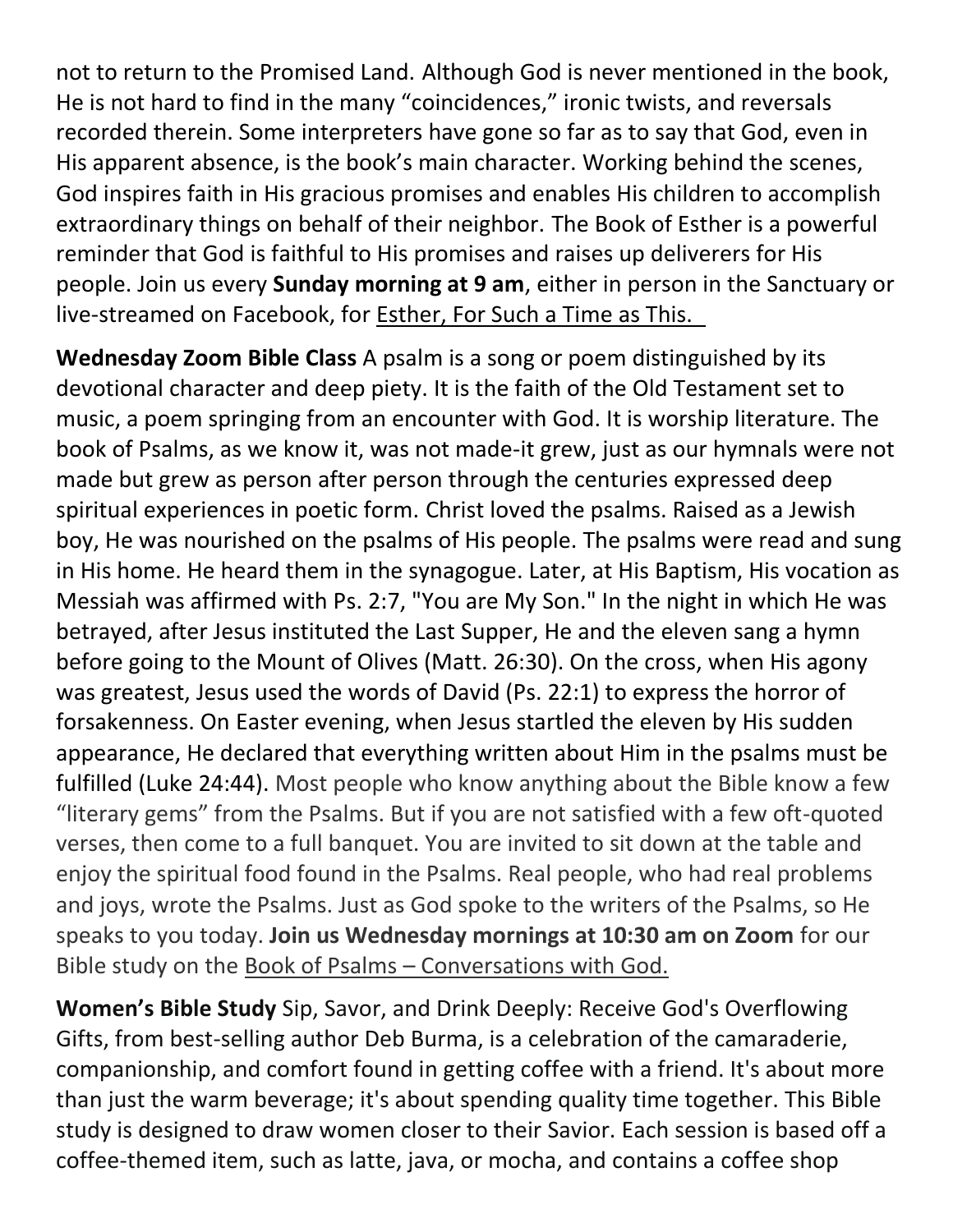recipe, discussion questions, and group activities. Women will learn to savor the sweetness of Jesus' abundant gifts for them. **Women's Bible Study meets Tuesday mornings at 10am in the choir room.**

**Don't forget to Volunteer**. There are several Volunteer positions we are looking to and excited to fill. If you are interested in serving, please check out the table in the entryway to see all of the ways to serve.

**Lenten Soup Suppers** begin **March 2nd at 6 pm** (please note the time change) See the blue table in the entry way to sign up to provide soup and or desserts.

**Blood Drive.** The blood drive is scheduled for **Feb 3rd from 1-6pm**. If you would like to volunteer your time please reach out to Pam Kunz at [kunzpd3@outlook.com.](mailto:kunzpd3@outlook.com) If you would like to sign up to donate please visit redcrossblood.org and use code LOLC. Also, upcoming dates for future blood drive will be as follows March 3<sup>rd</sup>, April 7<sup>th</sup>, May 12<sup>th</sup>, and Jun 2<sup>nd</sup>.